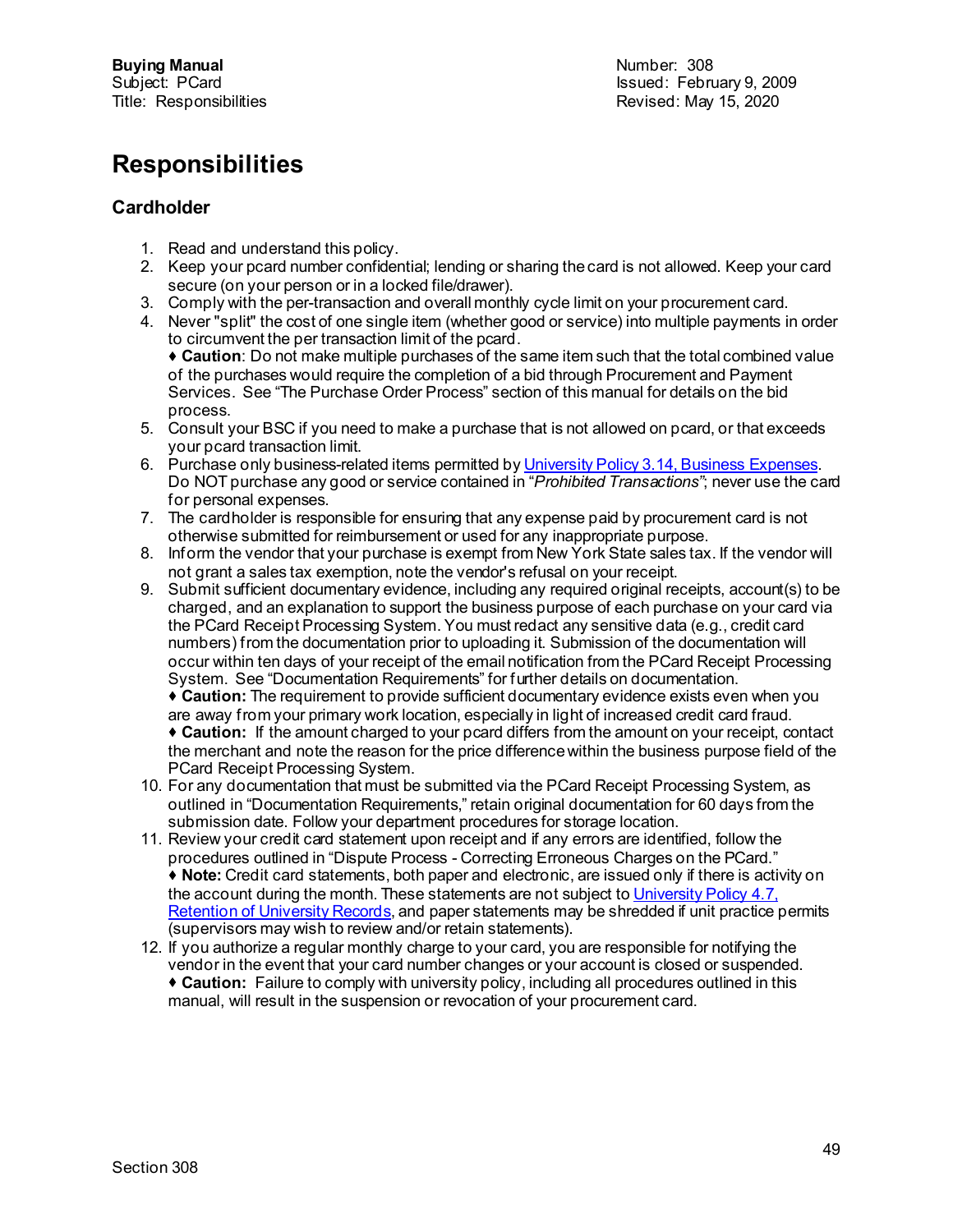Subject: PCard Issued: February 9, 2009 Revised: May 15, 2020

## **Business Service Center Director**

- 1. Appoint one or more procurement card coordinators (i.e., Fiscal Officer's delegates for PCDO's in KFS). This person must have appropriate knowledge of financial, purchasing and accounting policies and be employed directly in your center
- 2. Initiate procurement card applications, as requested by supervisors after reviewing:
	- a. for reasonableness of request
	- b. to determine applicant's prior history of policy compliance (assuming he or she previously held a pcard in a unit served by your BSC)

 **Caution:** If an applicant formerly held a pcard, there must be *compelling evidence* that the card is *essential* for that individual's job function and that they were compliant with university policies related to procurement cards. See th[e Credit Card Programs](http://www.dfa.cornell.edu/procurement/buyers/credit-cards) web pages for further details on the application process.

- 3. Review the policy violation information provided by your procurement card coordinator(s)
- 4. Take appropriate action to ensure that violations of this policy result in the suspension or revocation of the procurement card, as described in section 306, Policy Violations.
- 5. Review with Unit Managers any pcard that has not been used at least 12 times in any one year for possible closure. Notify each cardholder, whose account is to be closed, and then request that Credit Card Programs close the account
- 6. Report incidences of possible abuse of procurement card privileges, or the fraudulent use of a procurement card, to the University Audit Office, as required by University Policy 3.6, Financial [Irregularities.](https://www.dfa.cornell.edu/sites/default/files/policy/vol3_6.pdf)

 **Note:** Contact the [Credit Card Programs](mailto:creditcards@cornell.edu), in the Division of Financial Affairs, at any time for guidance on suspensions, revocations, and other issues.

#### **Credit Card Programs**

- 1. Administer change to this manual
- 2. Provide guidance (BSC Directors, Procurement Card Coordinators, Supervisors, and Cardholders)
- 3. Provide information and updates to Procurement Card Coordinators as needed
- 4. Review applications
- 5. Serve as university contact with financial institution issuing procurement cards
- 6. Close pcards as requested by BSCs
- 7. Suspend/revoke procurement cards as necessary based on the results of reviews by Disbursement Quality Assurance, the University Audit Office, other external auditors, and/or the findings of Credit Card Programs, as described in section 306, Policy Violations

#### **Procurement Card Coordinator**

- 1. Read and understand this manual
- 2. Complete the procurement card online tutorial. For instructions and a link to the tutorial in CU Learn, please visit the Procurement website at
- <https://www.dfa.cornell.edu/procurement/buyers/credit-cards/procurement-card/applying>
- 3. Assist, as necessary, with procurement card applications, disputes, and account maintenance
	- **Caution:** Do NOT store credit card numbers.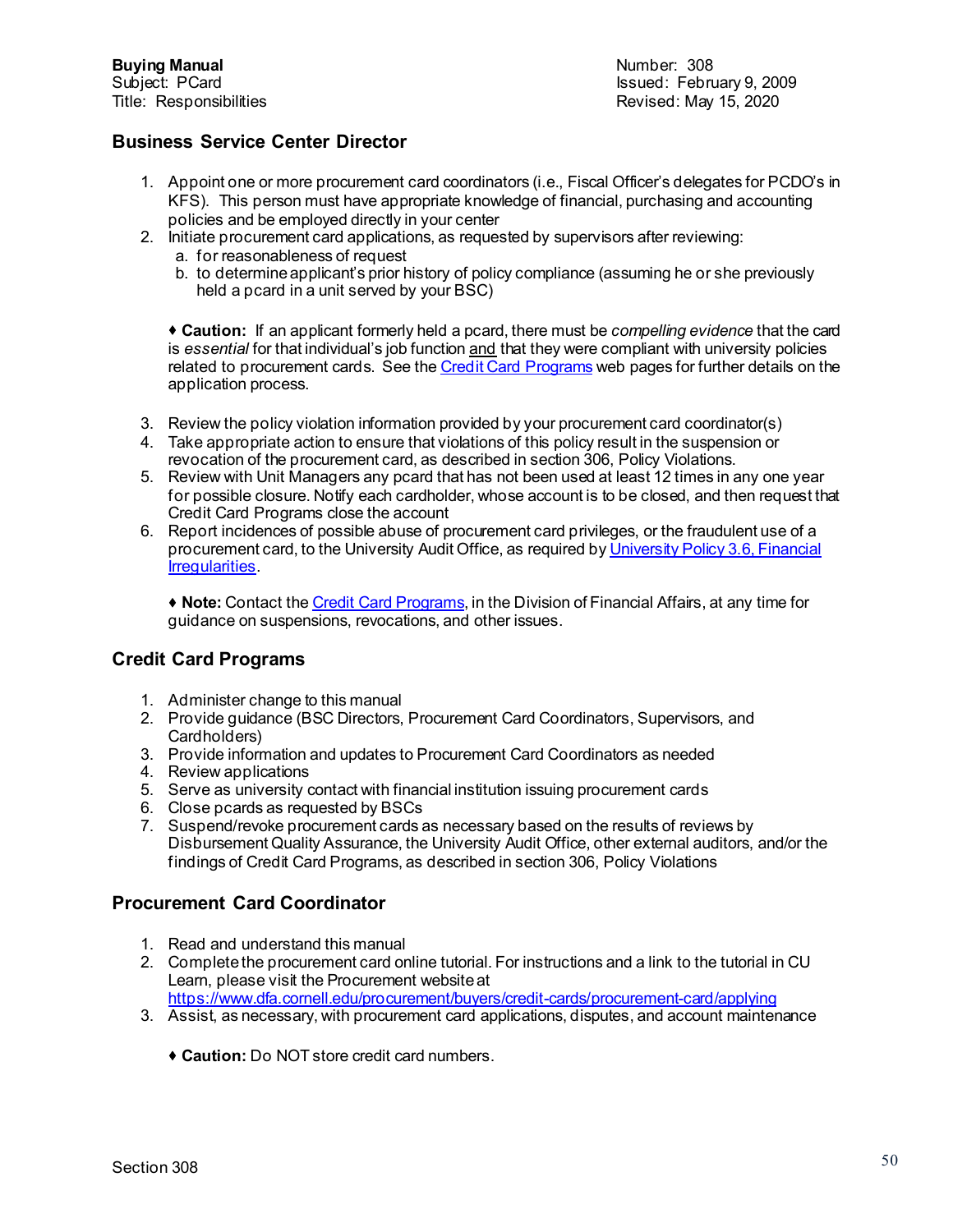**Buying Manual Number: 308**<br>
Subject: PCard Number: 308<br>
Subject: PCard

Subject: PCard Issued: February 9, 2009 Revised: May 15, 2020

4. Review each procurement card charge found in your KFS action list to ensure that each charge has sufficient supporting documentation, an appropriate object code, and a documented business purpose that is in compliance with university policy and other restrictions applicable to the account. Each PCDO doc in KFS should, when possible, be reviewed as described and then approved prior to the doc auto-approving in KFS. Utilize the scanned images and other data provided by the cardholder in your ImageNow BSC workflow queue. After approving the PCDO, route forward the ImageNow record in the BSC workflow queue

 **Caution:** When sales tax is a component of a transaction that is otherwise classified as federal unallowable (e.g., alcohol), it MUST be recorded with a federal unallowable object code and must not be charged to Federal or State appropriations or any grant or contract account (Funds AP and CG.) Sales tax on goods/services that are not classified as federal unallowable does not require a federal unallowable object code.

- 5. Review "auto approved" pcard charges to ensure that:
	- a. The transaction is placed on the correct account.
	- b. Necessary information (i.e., what was purchased, business purpose, explanation of why original receipt not turned in) is collected via the PCard Receipt Processing System, as described in *"Documenting Procurement Card Transactions"*.
	- c. If the transaction was not performed by the cardholder, direct the cardholder to contact the bank so that the charge may be disputed or reported as fraudulent (see details on disputing a transaction in "Dispute Process – Correcting Erroneous Charges on the PCard" i[n Section 305](https://www.dfa.cornell.edu/sites/default/files/bm-section-305.pdf))
- 6. Determine that any credit issued for a procurement card purchase reflects the exact account number(s) charged for the initial purchase
- 7. Report to your BSC director any violation of university policy, including this manual. Violations include, but are not limited to: missing documentation, performance of a prohibited transaction, splitting a transaction, lending/sharing of pcard, transactions exceeding the pcard limit, accidental personal use of pcard, late submission of documentation
- 8. Close procurement card accounts based upon instructions provided by the cardholder's supervisor, unit human resources representative, or BSC director. Destroy the card immediately. For details on closing an account, see Account Closures and Other Changes to Procurement [Cards,](https://www.dfa.cornell.edu/sites/default/files/bm-section-305.pdf) in this manual
- 9. Report incidences of possible abuse of procurement card privileges, or the fraudulent use of a procurement card, to the University Audit Office, as required b[y University Policy 3.6, Financial](https://www.dfa.cornell.edu/sites/default/files/policy/vol3_6.pdf)  **Irreqularities**

# **Supervisor**

- 1. Request that a procurement card application be initiated by your BSC director ONLY for those individuals whose position requires frequent business-related purchases, as outlined in his/her job description
- 2. Implement procedures to re-evaluate the need for a procurement card whenever a staff member's job requirements or status changes
- 3. When a staff member begins any type of university leaves that extends beyond 30 days, or will be for an unknown duration, request that your BSC suspend the pcard. Upon the staff member's return, the supervisor may request the BSC to re-activate the pcard
- 4. Implement procedures to ensure that any expenses charged on a procurement card that would normally seem to be for personal use, such as CDs, videos, meals, and so forth, are based on the cardholder's job requirements
- 5. Submit a request to the appropriate procurement card coordinator when an account must be closed due to termination or change of status
- 6. Assist the BSC director in suspending or revoking a cardholder's pcard privileges, as requested